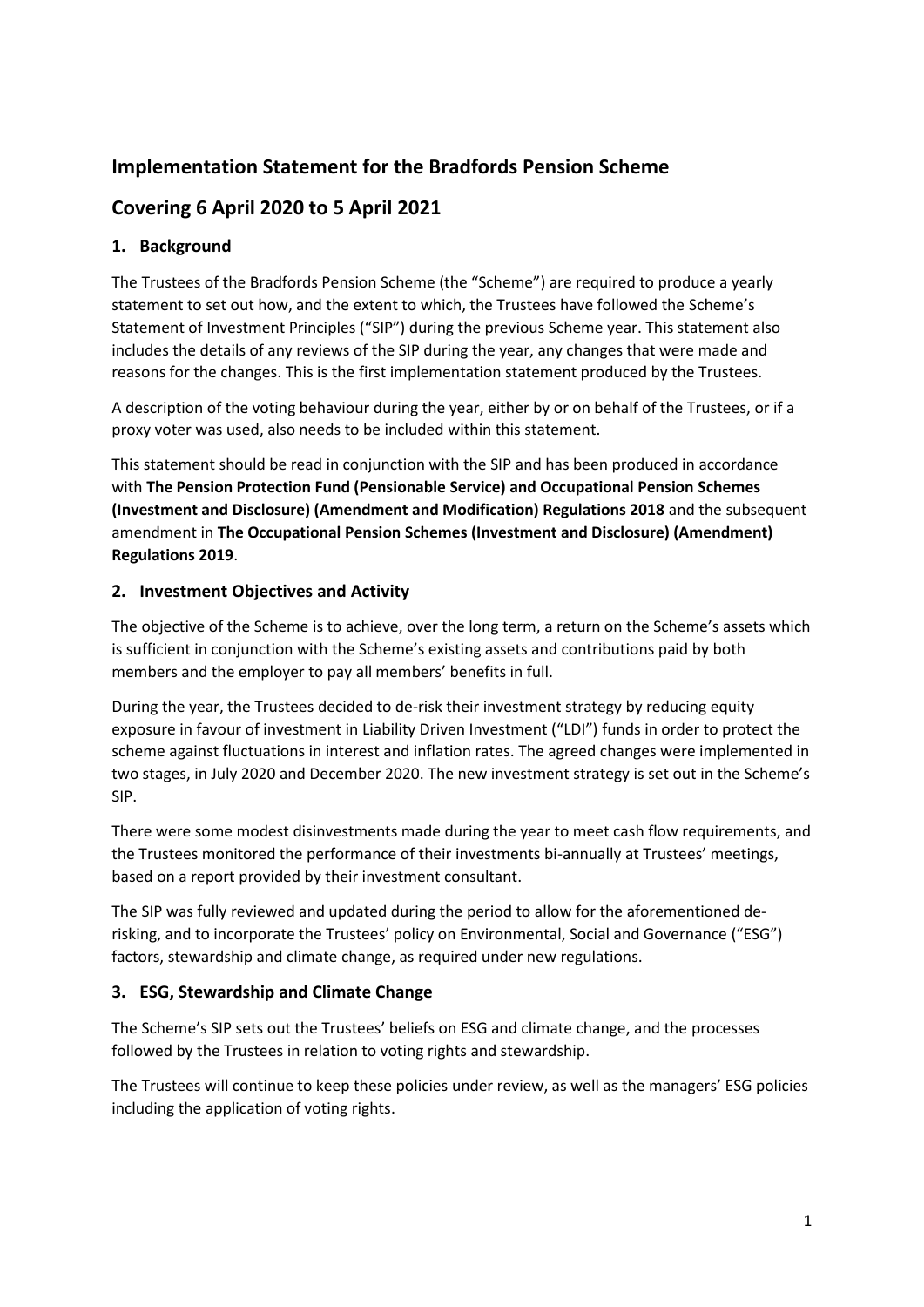#### **Voting and Engagement**

The Trustees are keen that their managers are signatories to the UK Stewardship Code, which was revised in 2020. All three of the Scheme's investment managers have stated their commitment to the UK Stewardship Code 2020. The Financial Reporting Council (FRC) has accepted applications from two of them, LGIM and M&G, to be signatories to the Code. The Scheme's other investment manager, Schroder, is currently in the process of applying to become a signatory to the updated 2020 Code, having previously been a signatory to the earlier version of the Code.

The Trustees have elected to invest in pooled funds and cannot, therefore, directly influence the ESG policies, including the day-to-day application of voting rights, of the funds in which they invest. However, the Trustees will consider these policies in all future selections and will deepen their understanding of their existing managers' policies.

The Trustees delegate voting activity to the fund managers and monitor manager engagement and voting activity for reasonableness on an annual basis. The information that the Trustees have been provided with in relation to managers' voting activity is set out in the rest of this statement. The Scheme held the following funds at some point over the period 6 April 2020 to 5 April 2021:

- Schroder Life Diversified Growth Fund
- LGIM Global Equity Fixed Weights (60:40) Index Fund
- LGIM Matching Core Fixed Long Fund
- LGIM Matching Core Real Short Fund
- LGIM Matching Core Real Long Fund
- LGIM Sterling Liquidity Fund
- M&G Long Dated Corporate Bond Fund
- M&G Index-Linked Passive Fund

The Trustees were unable to include voting data for the underlined funds as they are predominantly fixed income and do not hold physical equities.

The Trustees are concerned that Schroder have not been able to provide detailed information regarding the most significant votes cast within the Schroder Life Intermediated Diversified Growth Fund, as this has limited the Trustees' ability to assess the reasonableness of their voting activity in full. The Trustees understand that Schroder are working to improve their reporting in this regard, and will continue to work with their advisers and Schroder with the aim of obtaining more information in relation to the next Scheme year (6 April 2021 to 5 April 2022).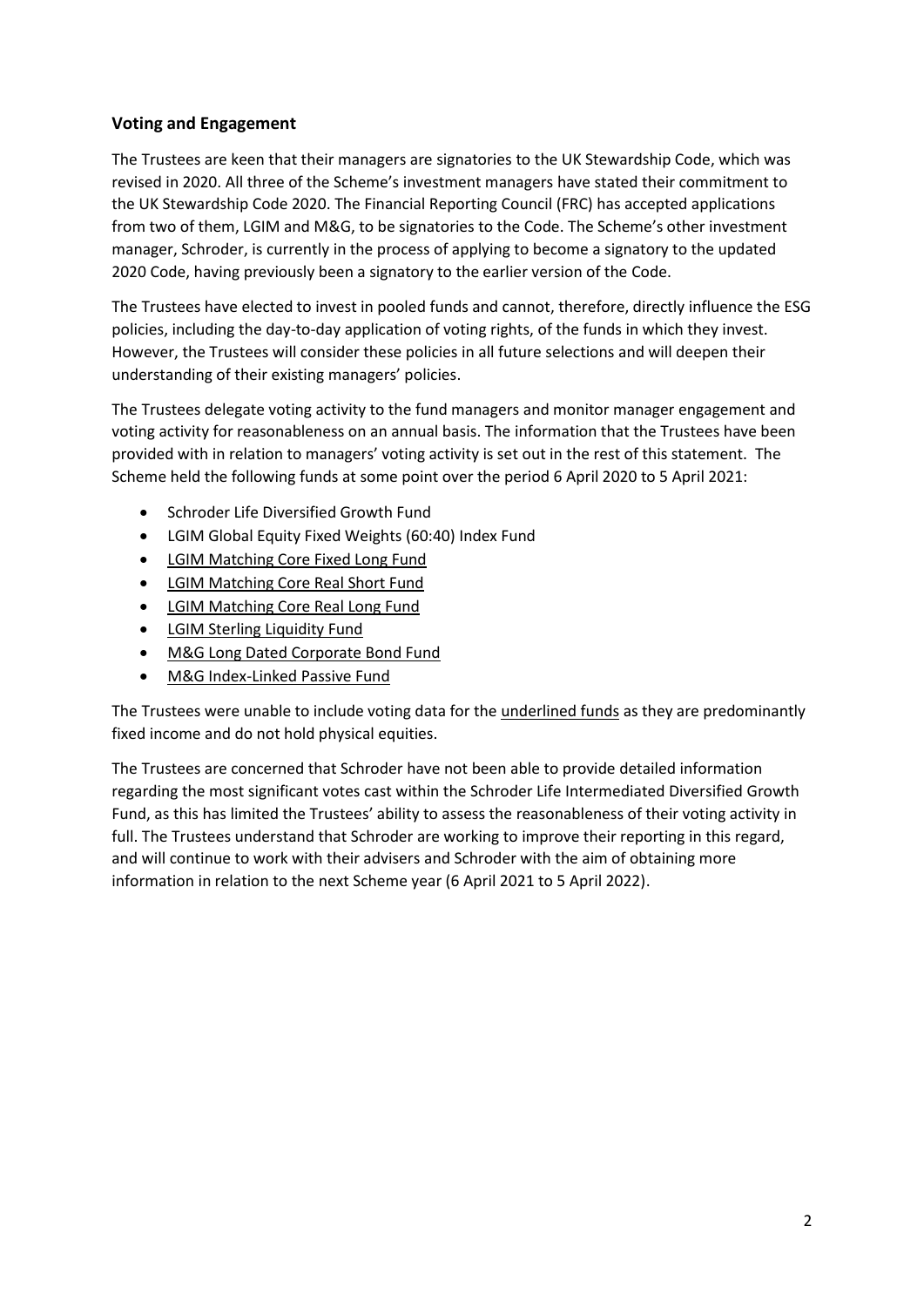#### **4. Description of investment manager's voting processes**

#### **a. LGIM**

LGIM's voting and engagement activities are driven by ESG professionals and their assessment of the requirements in these areas seeks to achieve the best outcome for all their clients. Their voting policies are reviewed annually and take into account feedback from their clients.

Every year, LGIM holds a stakeholder roundtable event where clients and other stakeholders (civil society, academia, the private sector and fellow investors) are invited to express their views directly to the members of the Investment Stewardship team. The views expressed by attendees during this event form a key consideration as they continue to develop their voting and engagement policies and define strategic priorities in the years ahead. They also take into account client feedback received at regular meetings and/ or ad-hoc comments or enquiries.

All decisions are made by LGIM's Investment Stewardship team and in accordance with their relevant Corporate Governance & Responsible Investment and Conflicts of Interest policy documents which are reviewed annually. Each member of the team is allocated a specific sector globally so that the voting is undertaken by the same individuals who engage with the relevant company. This ensures their stewardship approach flows smoothly throughout the engagement and voting process and that engagement is fully integrated into the vote decision process, therefore sending consistent messaging to companies.

LGIM's Investment Stewardship team uses ISS's 'ProxyExchange' electronic voting platform to electronically vote clients' shares. All voting decisions are made by LGIM and they do not outsource any part of the strategic decisions. Their use of ISS recommendations is purely to augment their own research and proprietary ESG assessment tools. The Investment Stewardship team also uses the research reports of Institutional Voting Information Services (IVIS) to supplement the research reports that they receive from ISS for UK companies when making specific voting decisions.

To ensure their proxy provider votes in accordance with their position on ESG, they have put in place a custom voting policy with specific voting instructions. These instructions apply to all markets globally and seek to uphold what they consider are minimum best practice standards which they believe all companies globally should observe, irrespective of local regulation or practice.

They retain the ability in all markets to override any vote decisions, which are based on their custom voting policy. This may happen where engagement with a specific company has provided additional information (for example from direct engagement, or explanation in the annual report) that allows them to apply a qualitative overlay to their voting judgement. They have strict monitoring controls to ensure their votes are fully and effectively executed in accordance with their voting policies by their service provider. This includes a regular manual check of the votes input into the platform, and an electronic alert service to inform them of rejected votes which require further action.

It is vital that the proxy voting service are regularly monitored and LGIM do this through quarterly due diligence meetings with ISS. Representatives from a range of departments attend these meetings, including the client relationship manager, research manager and custom voting manager. The meetings have a standing agenda, which includes setting out their expectations, an analysis of any issues they have experienced when voting during the previous quarter, the quality of the ISS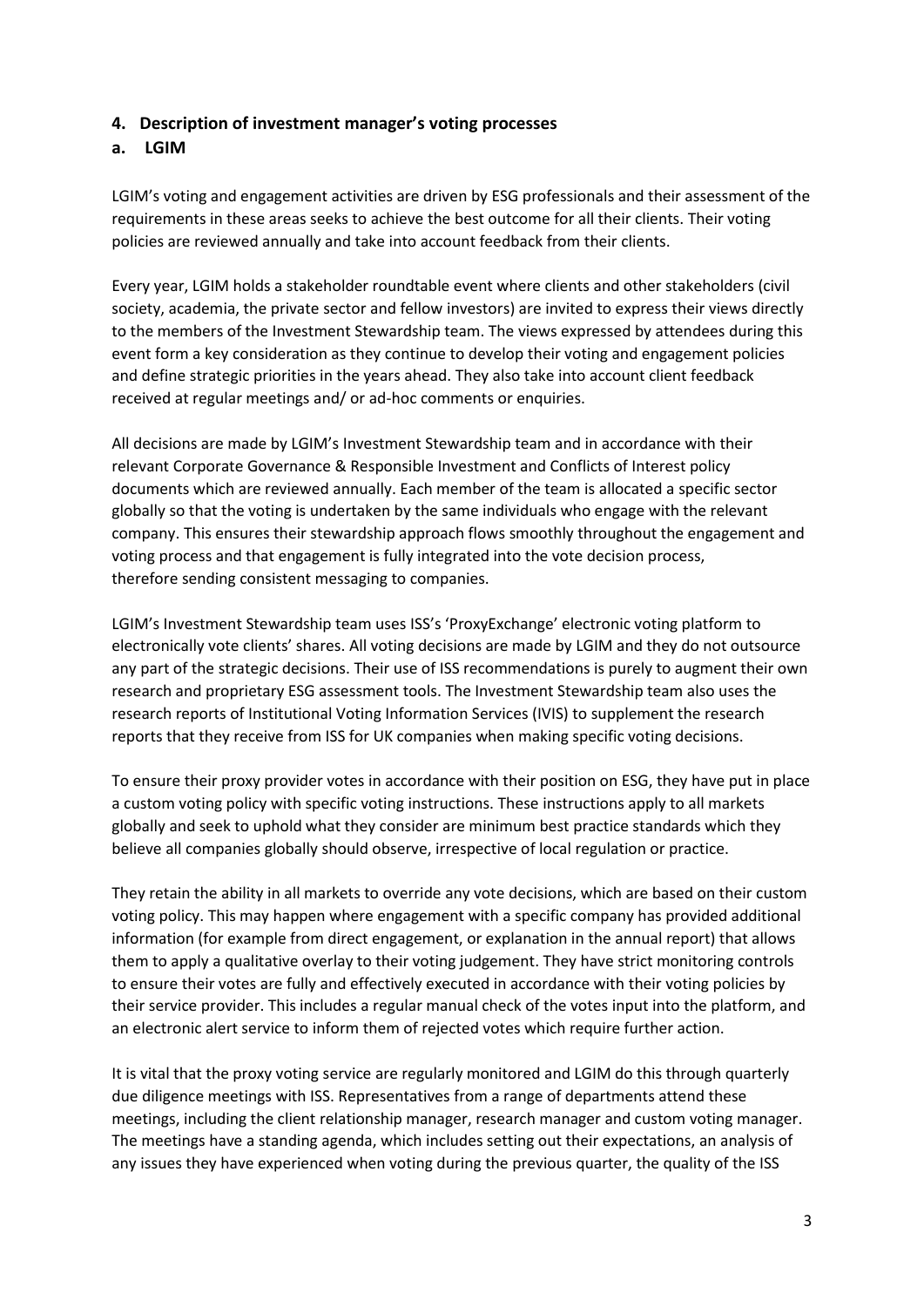research delivered, general service level, personnel changes, the management of any potential conflicts of interest and a review of the effectiveness of the monitoring process and voting statistics. The meetings will also review any action points arising from the previous quarterly meeting.

LGIM has its own internal Risk Management System (RMS) to provide effective oversight of key processes. This includes LGIM's voting activities and related client reporting. If an item is not confirmed as completed on RMS, the issue is escalated to line managers and senior directors within the organisation. On a weekly basis, senior members of the Investment Stewardship team confirm on LGIM's internal RMS that votes have been cast correctly on the voting platform and record any issues experienced. This is then reviewed by the Director of Investment Stewardship who confirms the votes have been cast correctly on a monthly basis. Annually, as part of their formal RMS processes the Director of Investment Stewardship confirms that a formal review of LGIM's proxy provider has been conducted and that they have the capacity and competency to analyse proxy issues and make impartial recommendations.

#### **b. Schroder**

Schroder evaluates voting issues arising at their investee companies and, where they have the authority to do so, votes on them in line with their fiduciary responsibilities in what they deem to be the interests of their clients. Schroder utilises company engagement, internal research, investor views and governance expertise to confirm their intention.

They receive research from both ISS and the Investment Association's Institutional Voting Information Services (IVIS) for upcoming general meetings, however this is only one component that feeds into their voting decisions. In addition to relying on their policies they will also be informed by company reporting, company engagements, country specific policies, engagements with stakeholders and the views of portfolio managers and analysts.

It is important to stress that their own research is also integral to their final voting decision; this will be conducted by both their financial and ESG analysts. For contentious issues, their Corporate Governance specialists will be in deep dialogue with the relevant analysts and portfolio managers to seek their view and better understand the corporate context.

They continue to review their voting practices and policies during their ongoing dialogue with their portfolio managers. This has led them to raise the bar on what they consider 'good governance practice.'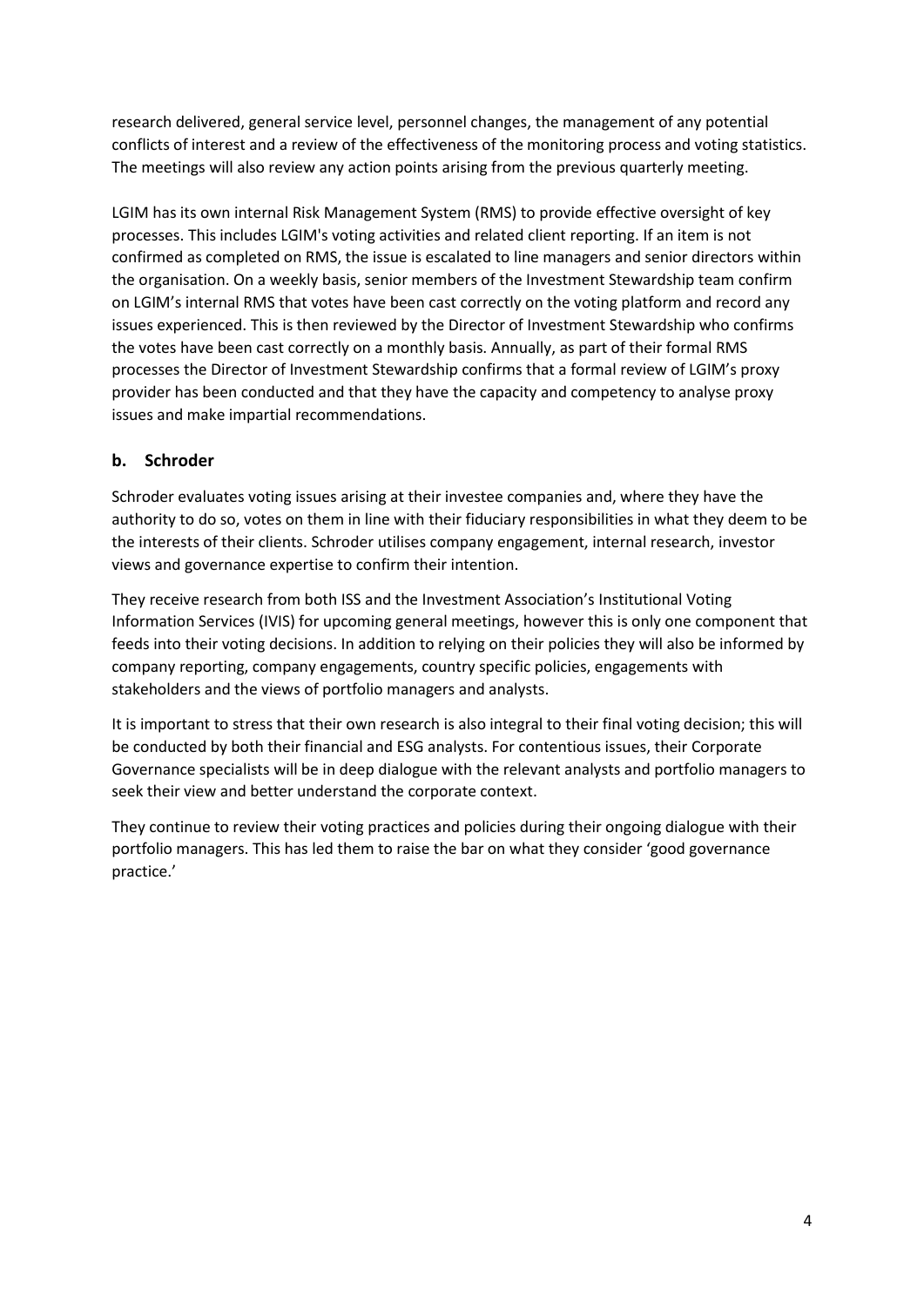## **5. Summary of voting behaviour over the year**

#### **a. LGIM**

A summary of LGIM's voting behaviour over the period is provided in the table below:

|                                                       | <b>Summary Info</b>                            |
|-------------------------------------------------------|------------------------------------------------|
| Manager name                                          | Legal & General Investment Management          |
| Fund name                                             | Global Equity Fixed Weights (60:40) Index Fund |
| Approximate value of trustees' assets                 | c.£9.9m as at 5 April 2021                     |
| Number of meetings eligible to vote                   | 3641                                           |
| Number of resolutions eligible to vote                | 44680                                          |
| % of resolutions voted                                | 99.97%                                         |
| % of resolutions voted with management                | 83.56%                                         |
| % of resolutions voted against management             | 16.29%                                         |
| % of resolutions abstained                            | 0.15%                                          |
| % of meetings voted at least once against             | 5.46%                                          |
| management?                                           |                                                |
| % of resolutions voted contrary to the recommendation | 0.44%                                          |
| of your proxy adviser?                                |                                                |

#### **b. Schroder**

6. A summary of Schroder's voting behaviour over the period is provided in the table below:

|                                                       | <b>Summary Info</b>                   |
|-------------------------------------------------------|---------------------------------------|
| Manager name                                          | Schroder                              |
| Fund name                                             | Schroder Life Diversified Growth Fund |
| Approximate value of trustees' assets                 | c.£9.3m as at 5 April 2021            |
| Number of meetings eligible to vote                   | 1586                                  |
| Number of resolutions eligible to vote                | 18951                                 |
| % of resolutions voted                                | 99.6%                                 |
| % of resolutions voted with management                | 92.0%                                 |
| % of resolutions voted against management             | 8.0%                                  |
| % of resolutions abstained                            | 0.4%                                  |
| % of meetings voted at least once against             | 45.6%                                 |
| management?                                           |                                       |
| % of resolutions voted contrary to the recommendation | 5.4%                                  |
| of your proxy adviser?                                |                                       |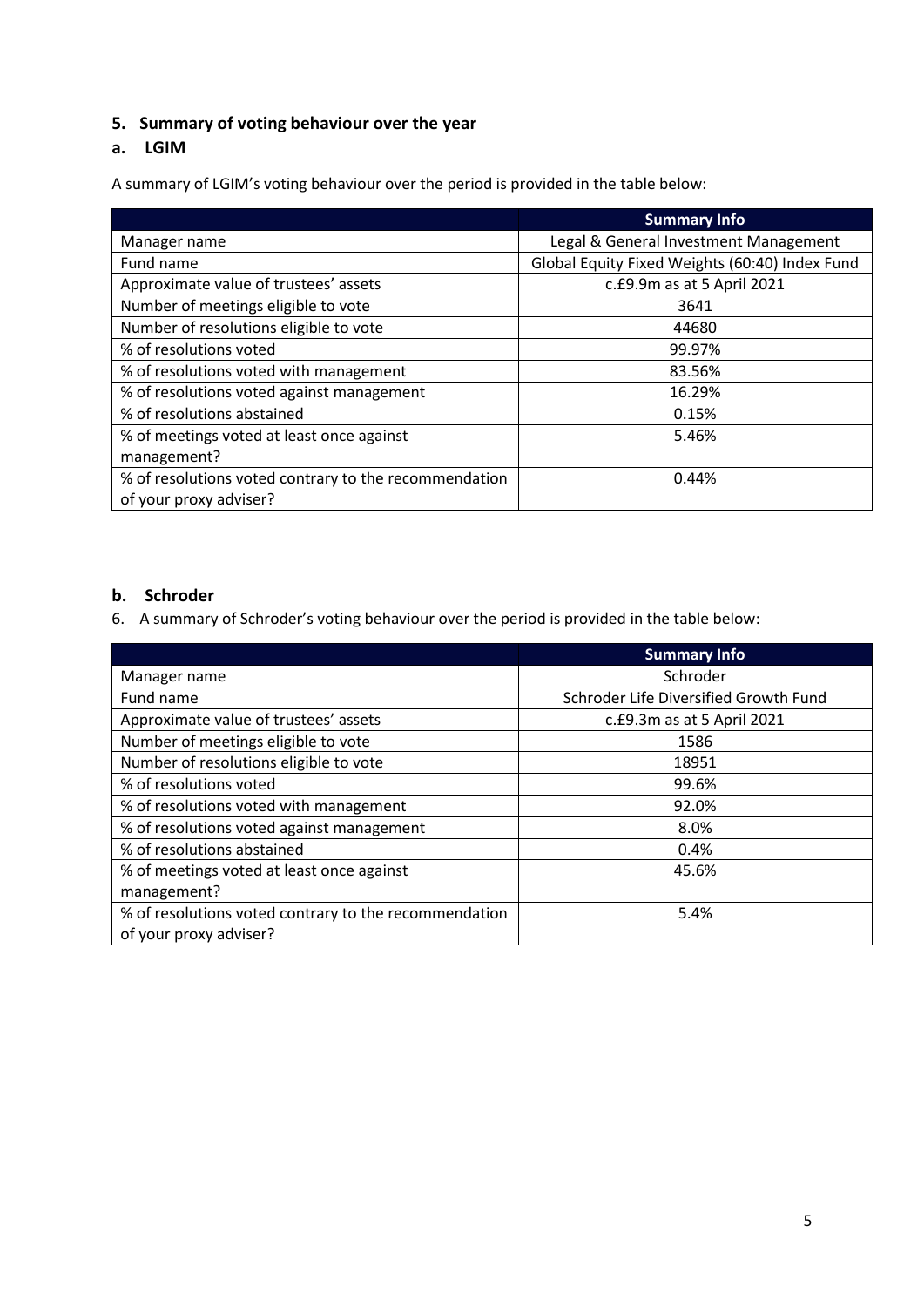#### **7. Most significant votes over the year**

## **a. LGIM**

Commentary on the most significant votes over the period is set out below.

In determining significant votes, LGIM's Investment Stewardship team takes into account the criteria provided by the Pensions & Lifetime Savings Association consultation (PLSA). This includes but is not limited to:

- High profile vote which has such a degree of controversy that there is high client and/ or public scrutiny;
- Significant client interest for a vote: directly communicated by clients to the Investment Stewardship team at LGIM's annual Stakeholder roundtable event, or where they note a significant increase in requests from clients on a particular vote;
- Sanction vote as a result of a direct or collaborative engagement;
- Vote linked to an LGIM engagement campaign, in line with LGIM Investment Stewardship's 5-year ESG priority engagement themes.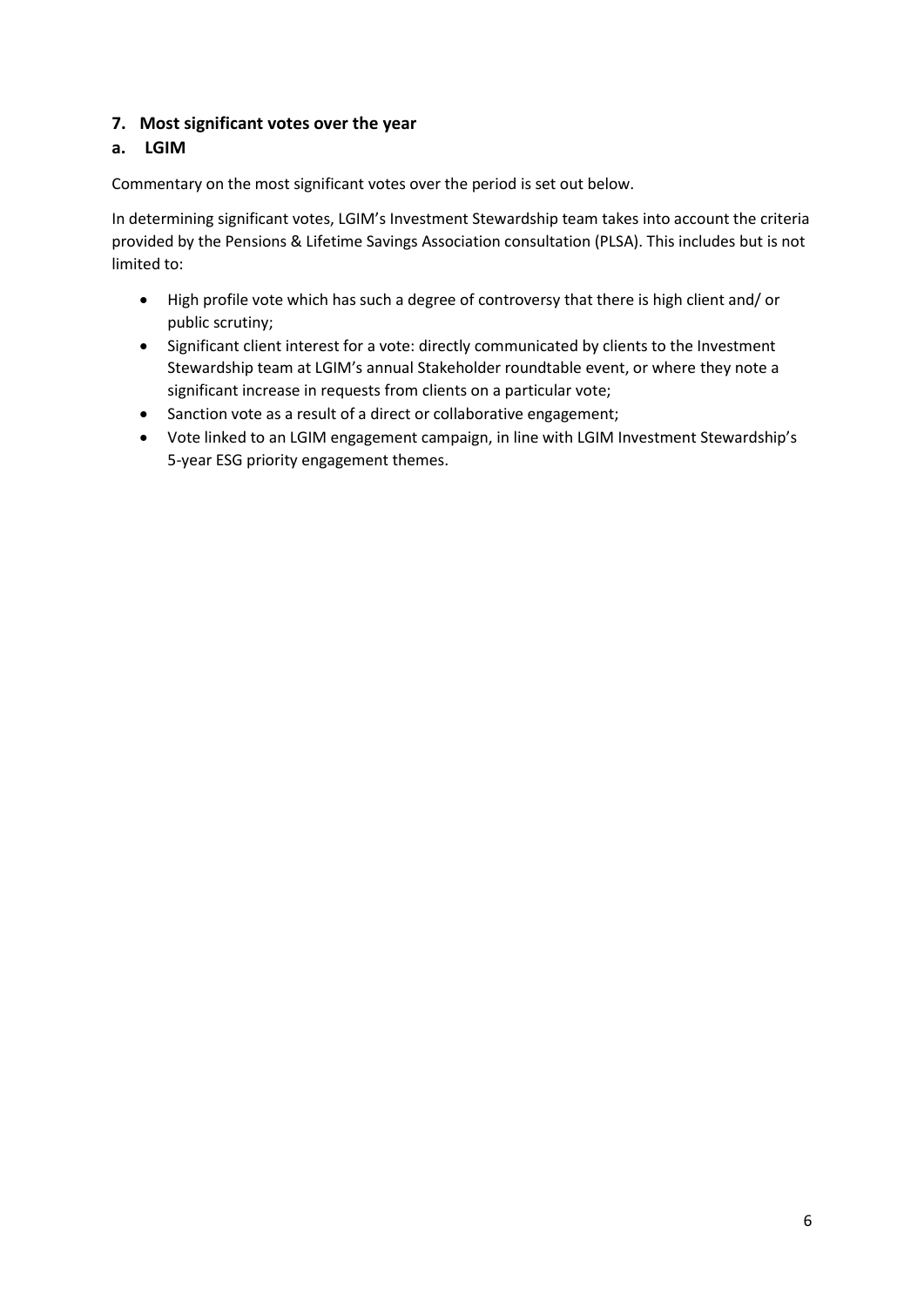# **Most significant votes for the LGIM Global Equity Fixed Weights (60:40) Index Fund**

| Company name                                                                                                                                     | <b>Qantas Airways Limited</b>                                                                                                                                                                                                                                                                                                                                                                                                                                                                                                                                                                                                                                                                                                                                                                                                                                                                                                                                                                                                                                                                                                                                                                                                                                                                                                                                               |
|--------------------------------------------------------------------------------------------------------------------------------------------------|-----------------------------------------------------------------------------------------------------------------------------------------------------------------------------------------------------------------------------------------------------------------------------------------------------------------------------------------------------------------------------------------------------------------------------------------------------------------------------------------------------------------------------------------------------------------------------------------------------------------------------------------------------------------------------------------------------------------------------------------------------------------------------------------------------------------------------------------------------------------------------------------------------------------------------------------------------------------------------------------------------------------------------------------------------------------------------------------------------------------------------------------------------------------------------------------------------------------------------------------------------------------------------------------------------------------------------------------------------------------------------|
| Date of vote                                                                                                                                     | 23-Oct-20                                                                                                                                                                                                                                                                                                                                                                                                                                                                                                                                                                                                                                                                                                                                                                                                                                                                                                                                                                                                                                                                                                                                                                                                                                                                                                                                                                   |
| Summary of the resolution                                                                                                                        | Resolution 3 Approve participation of Alan Joyce in the Long-Term<br>Incentive Plan Resolution 4 Approve Remuneration Report.                                                                                                                                                                                                                                                                                                                                                                                                                                                                                                                                                                                                                                                                                                                                                                                                                                                                                                                                                                                                                                                                                                                                                                                                                                               |
| How you voted                                                                                                                                    | LGIM voted against resolution 3 and supported resolution 4.                                                                                                                                                                                                                                                                                                                                                                                                                                                                                                                                                                                                                                                                                                                                                                                                                                                                                                                                                                                                                                                                                                                                                                                                                                                                                                                 |
| Where you voted against<br>management, did you<br>communicate your intent to<br>the company ahead of the<br>vote?                                | Given our engagement, LGIM's Investment Stewardship team<br>communicated the voting decision directly to the company before the AGM<br>and provided feedback to the remuneration committee.                                                                                                                                                                                                                                                                                                                                                                                                                                                                                                                                                                                                                                                                                                                                                                                                                                                                                                                                                                                                                                                                                                                                                                                 |
| Rationale for the voting<br>decision                                                                                                             | The COVID crisis has had an impact on the Australian airline company's<br>financials. In light of this, the company raised significant capital to be able<br>to execute its recovery plan. It also cancelled dividends, terminated<br>employees and accepted government assistance. The circumstances<br>triggered extra scrutiny from LGIM as we wanted to ensure the impact of<br>the COVID crisis on the company's stakeholders was appropriately<br>reflected in the executive pay package. In collaboration with our Active<br>Equities team, LGIM's Investment Stewardship team engaged with the<br>Head of Investor Relations of the company to express our concerns and<br>understand the company's views. The voting decision ultimately sat with<br>the Investment Stewardship team. We supported the remuneration report<br>(resolution 4) given the executive salary cuts, short-term incentive<br>cancellations and the CEO's voluntary decision to defer the vesting of the<br>long-term incentive plan (LTIP), in light of the pandemic. However, our<br>concerns as to the quantum of the 2021 LTIP grant remained, especially<br>given the share price at the date of the grant and the remuneration<br>committee not being able to exercise discretion on LTIPs, which is against<br>best practice. We voted against resolution 3 to signal our concerns. |
| Outcome of the vote                                                                                                                              | About 90% of shareholders supported resolution 3 and 91% supported<br>resolution 4. The meeting results highlight LGIM's stronger stance on the<br>topic of executive remuneration, in our view.                                                                                                                                                                                                                                                                                                                                                                                                                                                                                                                                                                                                                                                                                                                                                                                                                                                                                                                                                                                                                                                                                                                                                                            |
| Implications of the outcome<br>eg were there any lessons<br>learned and what likely future<br>steps will you take in<br>response to the outcome? | We will continue our engagement with the company.                                                                                                                                                                                                                                                                                                                                                                                                                                                                                                                                                                                                                                                                                                                                                                                                                                                                                                                                                                                                                                                                                                                                                                                                                                                                                                                           |
| On which criteria (as<br>explained in the cover email)<br>have you assessed this vote<br>to be "significant"?                                    | It highlights the challenges of factoring in the impact of the COVID situation<br>into the executive remuneration package.                                                                                                                                                                                                                                                                                                                                                                                                                                                                                                                                                                                                                                                                                                                                                                                                                                                                                                                                                                                                                                                                                                                                                                                                                                                  |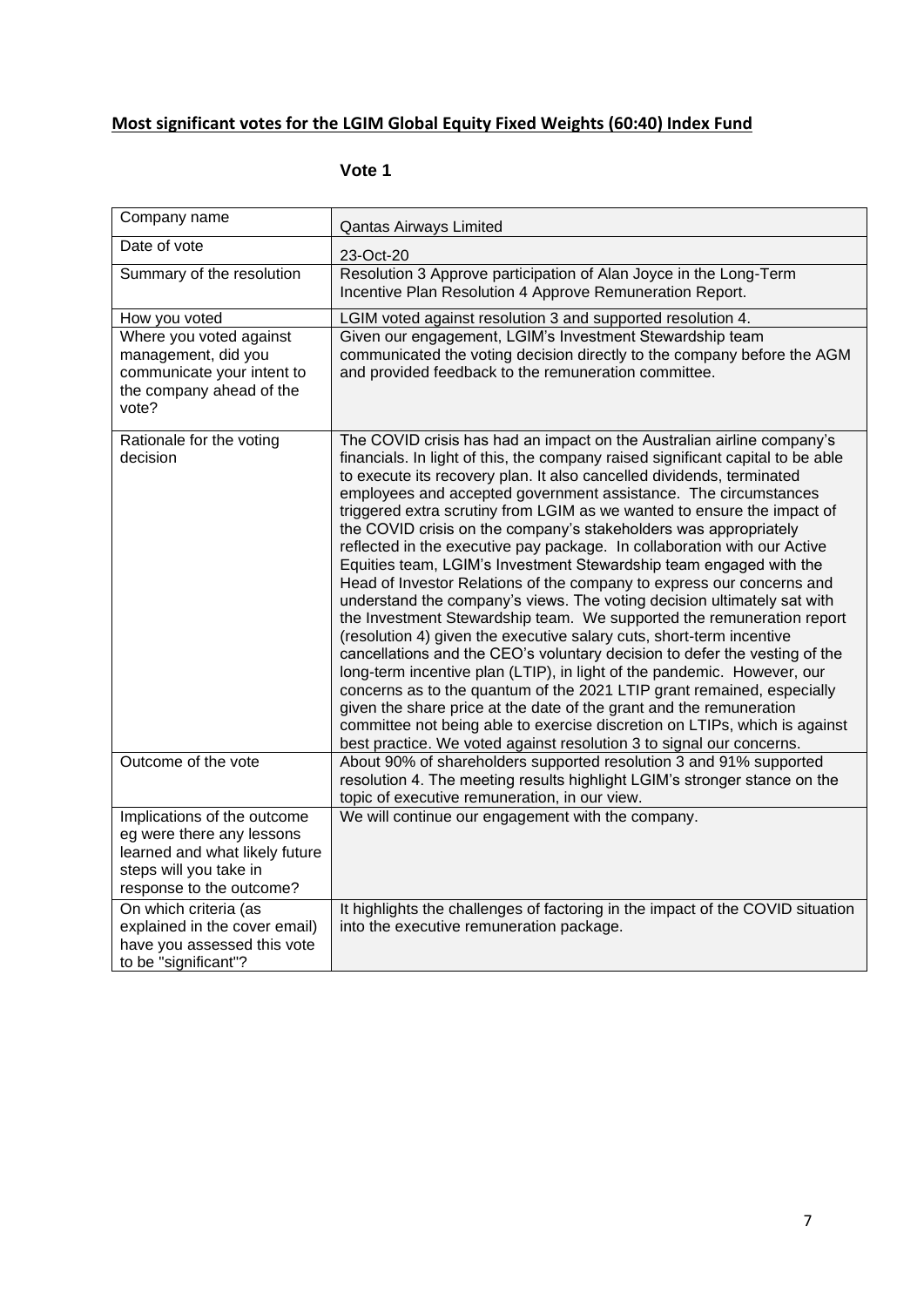| Company name                                                                                                                                     | <b>Whitehaven Coal</b>                                                                                                                                                                                                                                                                                                                                                                                                                                                                                                                                                                                                                                                                                         |
|--------------------------------------------------------------------------------------------------------------------------------------------------|----------------------------------------------------------------------------------------------------------------------------------------------------------------------------------------------------------------------------------------------------------------------------------------------------------------------------------------------------------------------------------------------------------------------------------------------------------------------------------------------------------------------------------------------------------------------------------------------------------------------------------------------------------------------------------------------------------------|
| Date of vote                                                                                                                                     | 22-Nov-20                                                                                                                                                                                                                                                                                                                                                                                                                                                                                                                                                                                                                                                                                                      |
| Summary of the resolution                                                                                                                        | Resolution 6 Approve capital protection. Shareholders are asking the<br>company for a report on the potential wind-down of the company's coal<br>operations, with the potential to return increasing amounts of capital to<br>shareholders.                                                                                                                                                                                                                                                                                                                                                                                                                                                                    |
| How you voted                                                                                                                                    | LGIM voted for the resolution.                                                                                                                                                                                                                                                                                                                                                                                                                                                                                                                                                                                                                                                                                 |
| Where you voted against<br>management, did you<br>communicate your intent to<br>the company ahead of the<br>vote?                                | LGIM publicly communicates its vote instructions on its website with the<br>rationale for all votes against management. It is our policy not to engage<br>with our investee companies in the three weeks prior to an AGM as our<br>engagement is not limited to shareholder meeting topics.                                                                                                                                                                                                                                                                                                                                                                                                                    |
| Rationale for the voting<br>decision                                                                                                             | The role of coal in the future energy mix is increasingly uncertain, due to<br>the competitiveness of renewable energy, as well as increased regulation:<br>in Q4 2020 alone three of Australia's main export markets for coal - Japan,<br>South Korea and China - have announced targets for carbon neutrality<br>around 2050. LGIM has publicly advocated for a 'managed decline' for<br>fossil fuel companies, in line with global climate targets, with capital being<br>returned to shareholders instead of spent on diversification and growth<br>projects that risk becoming stranded assets. As the most polluting fossil<br>fuel, the phase-out of coal will be key to reaching these global targets. |
| Outcome of the vote                                                                                                                              | The resolution did not pass, as a relatively small amount of shareholders<br>(4%) voted in favour. However, the environmental profile of the company<br>continues to remain in the spotlight: in late 2020 the company pleaded<br>guilty to 19 charges for breaching mining laws that resulted in 'significant<br>environmental harm'. As the company is on LGIM's Future World<br>Protection List of exclusions, many of our ESG-focused funds - and select<br>exchange-traded funds - were not invested in the company.                                                                                                                                                                                      |
| Implications of the outcome<br>eg were there any lessons<br>learned and what likely future<br>steps will you take in<br>response to the outcome? | LGIM will continue to monitor this company.                                                                                                                                                                                                                                                                                                                                                                                                                                                                                                                                                                                                                                                                    |
| On which criteria (as<br>explained in the cover email)<br>have you assessed this vote<br>to be "significant"?                                    | The vote received media scrutiny and is emblematic of a growing wave of<br>'green' shareholder activism.                                                                                                                                                                                                                                                                                                                                                                                                                                                                                                                                                                                                       |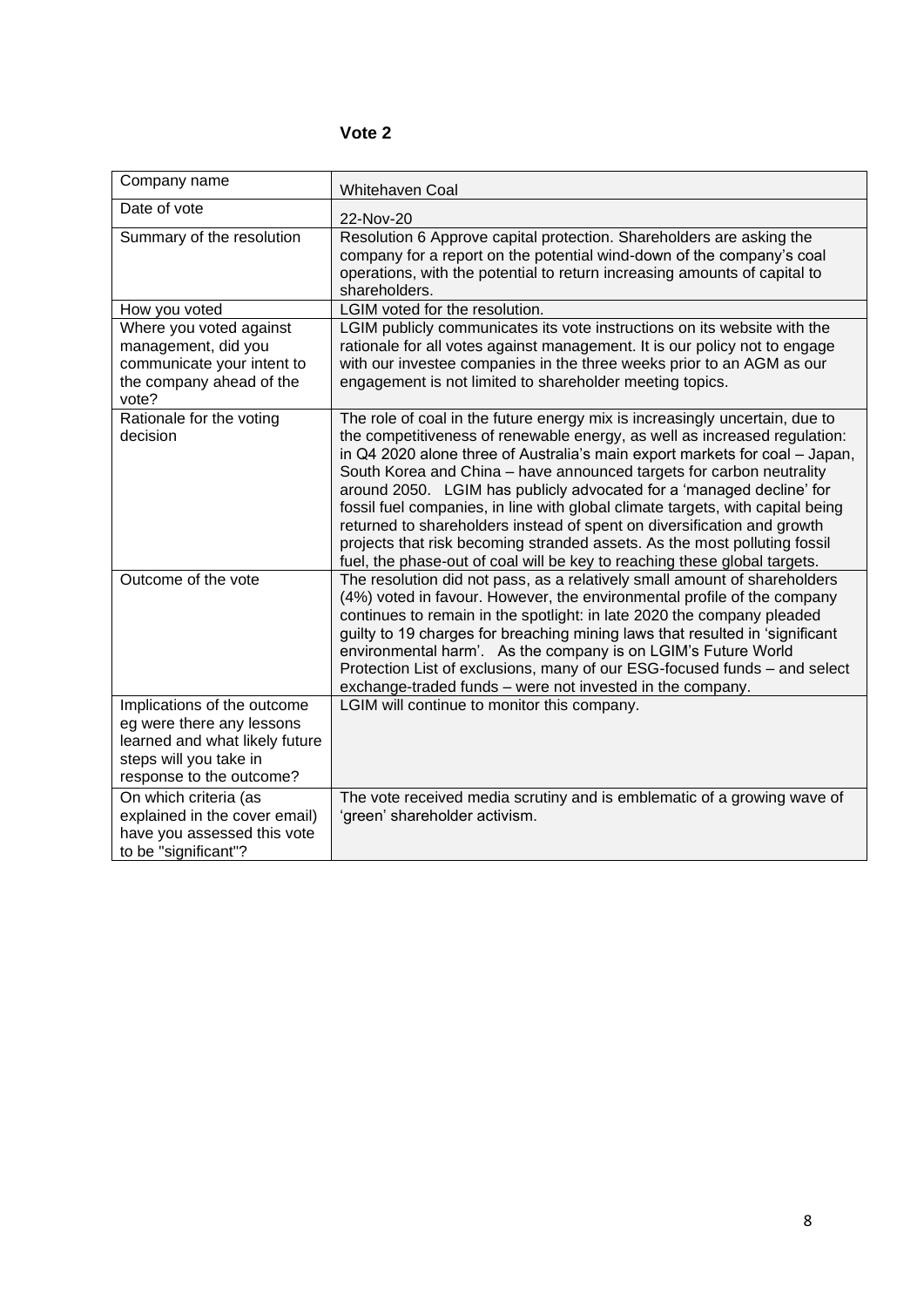| Company name                                                                                                                                     | International Consolidated Airlines Group                                                                                                                                                                                                                                                                                                                                                                                                                                                                                                                                                                                                                                                                                                                                                                                                                                                                                                                                                                                                                                                                                                                                                                                                                                                                                                                                                                                                                                                                                                                                                                                                                                                                                                                                                                                                                                                                                                                                                                                                                                                                                                                              |
|--------------------------------------------------------------------------------------------------------------------------------------------------|------------------------------------------------------------------------------------------------------------------------------------------------------------------------------------------------------------------------------------------------------------------------------------------------------------------------------------------------------------------------------------------------------------------------------------------------------------------------------------------------------------------------------------------------------------------------------------------------------------------------------------------------------------------------------------------------------------------------------------------------------------------------------------------------------------------------------------------------------------------------------------------------------------------------------------------------------------------------------------------------------------------------------------------------------------------------------------------------------------------------------------------------------------------------------------------------------------------------------------------------------------------------------------------------------------------------------------------------------------------------------------------------------------------------------------------------------------------------------------------------------------------------------------------------------------------------------------------------------------------------------------------------------------------------------------------------------------------------------------------------------------------------------------------------------------------------------------------------------------------------------------------------------------------------------------------------------------------------------------------------------------------------------------------------------------------------------------------------------------------------------------------------------------------------|
| Date of vote                                                                                                                                     | 07-Sep-20                                                                                                                                                                                                                                                                                                                                                                                                                                                                                                                                                                                                                                                                                                                                                                                                                                                                                                                                                                                                                                                                                                                                                                                                                                                                                                                                                                                                                                                                                                                                                                                                                                                                                                                                                                                                                                                                                                                                                                                                                                                                                                                                                              |
| Summary of the resolution                                                                                                                        | Resolution 8: Approve Remuneration Report' was proposed at the<br>company's annual shareholder meeting held on 7 September 2020.                                                                                                                                                                                                                                                                                                                                                                                                                                                                                                                                                                                                                                                                                                                                                                                                                                                                                                                                                                                                                                                                                                                                                                                                                                                                                                                                                                                                                                                                                                                                                                                                                                                                                                                                                                                                                                                                                                                                                                                                                                       |
| How you voted                                                                                                                                    | We voted against the resolution.                                                                                                                                                                                                                                                                                                                                                                                                                                                                                                                                                                                                                                                                                                                                                                                                                                                                                                                                                                                                                                                                                                                                                                                                                                                                                                                                                                                                                                                                                                                                                                                                                                                                                                                                                                                                                                                                                                                                                                                                                                                                                                                                       |
| Where you voted against<br>management, did you<br>communicate your intent to<br>the company ahead of the<br>vote?                                | LGIM publicly communicates its vote instructions in monthly regional vote<br>reports on its website with the rationale for all votes against management.<br>It is our policy not to engage with our investee companies in the three<br>weeks prior to an AGM as our engagement is not limited to shareholder<br>meeting topics.                                                                                                                                                                                                                                                                                                                                                                                                                                                                                                                                                                                                                                                                                                                                                                                                                                                                                                                                                                                                                                                                                                                                                                                                                                                                                                                                                                                                                                                                                                                                                                                                                                                                                                                                                                                                                                        |
| Rationale for the voting<br>decision                                                                                                             | The COVID-19 crisis and its consequences on international transport have<br>negatively impacted this airline company's financial performance and<br>business model. At the end of March 2020, LGIM addressed a private letter<br>to the company to state our support during the pandemic. We also<br>encouraged the board to demonstrate restraint and discretion with its<br>executive remuneration. As a result of the crisis, the company took up<br>support under various government schemes. The company also<br>announced a 30% cut to its workforce. On the capital allocation front, the<br>company decided to withdraw its dividend for 2020 and sought shareholder<br>approval for a rights issue of €2.75 billion at its 2020 AGM in order to<br>strengthen its balance sheet. The remuneration report for the financial year<br>to 31 December 2019 was also submitted to a shareholder vote. We were<br>concerned about the level of bonus payments, which are 80% to 90% of<br>their salary for current executives and 100% of their salary for the departing<br>CEO. We noted that the executive directors took a 20% reduction to their<br>basic salary from 1 April 2020. However, whilst the bonuses were<br>determined at the end of February 2020 and paid in respect of the financial<br>year end to December 2019, LGIM would have expected the remuneration<br>committee to exercise greater discretion in light of the financial situation of<br>the company, and also to reflect the stakeholder experience (employees<br>and shareholders). Over the past few years, we have been closely<br>engaging with the company, including on the topic of the succession of the<br>CEO and the board chair, who were long-tenured. This engagement took<br>place privately in meetings with the board chair and the senior independent<br>director. This eventually led to a success, as the appointment of a new<br>CEO to replace the long-standing CEO was announced in January 2020. A<br>new board chair: an independent non-executive director, was also recently<br>appointed by the board. He will be starting his new role in January 2021. |
| Outcome of the vote                                                                                                                              | 28.4% of shareholders opposed the remuneration report.                                                                                                                                                                                                                                                                                                                                                                                                                                                                                                                                                                                                                                                                                                                                                                                                                                                                                                                                                                                                                                                                                                                                                                                                                                                                                                                                                                                                                                                                                                                                                                                                                                                                                                                                                                                                                                                                                                                                                                                                                                                                                                                 |
| Implications of the outcome<br>eg were there any lessons<br>learned and what likely future<br>steps will you take in<br>response to the outcome? | LGIM will continue to engage closely with the renewed board.                                                                                                                                                                                                                                                                                                                                                                                                                                                                                                                                                                                                                                                                                                                                                                                                                                                                                                                                                                                                                                                                                                                                                                                                                                                                                                                                                                                                                                                                                                                                                                                                                                                                                                                                                                                                                                                                                                                                                                                                                                                                                                           |
| On which criteria (as<br>explained in the cover email)<br>have you assessed this vote<br>to be "significant"?                                    | LGIM considers this vote significant as it illustrates the importance for<br>investors of monitoring our investee companies' responses to the COVID<br>crisis.                                                                                                                                                                                                                                                                                                                                                                                                                                                                                                                                                                                                                                                                                                                                                                                                                                                                                                                                                                                                                                                                                                                                                                                                                                                                                                                                                                                                                                                                                                                                                                                                                                                                                                                                                                                                                                                                                                                                                                                                         |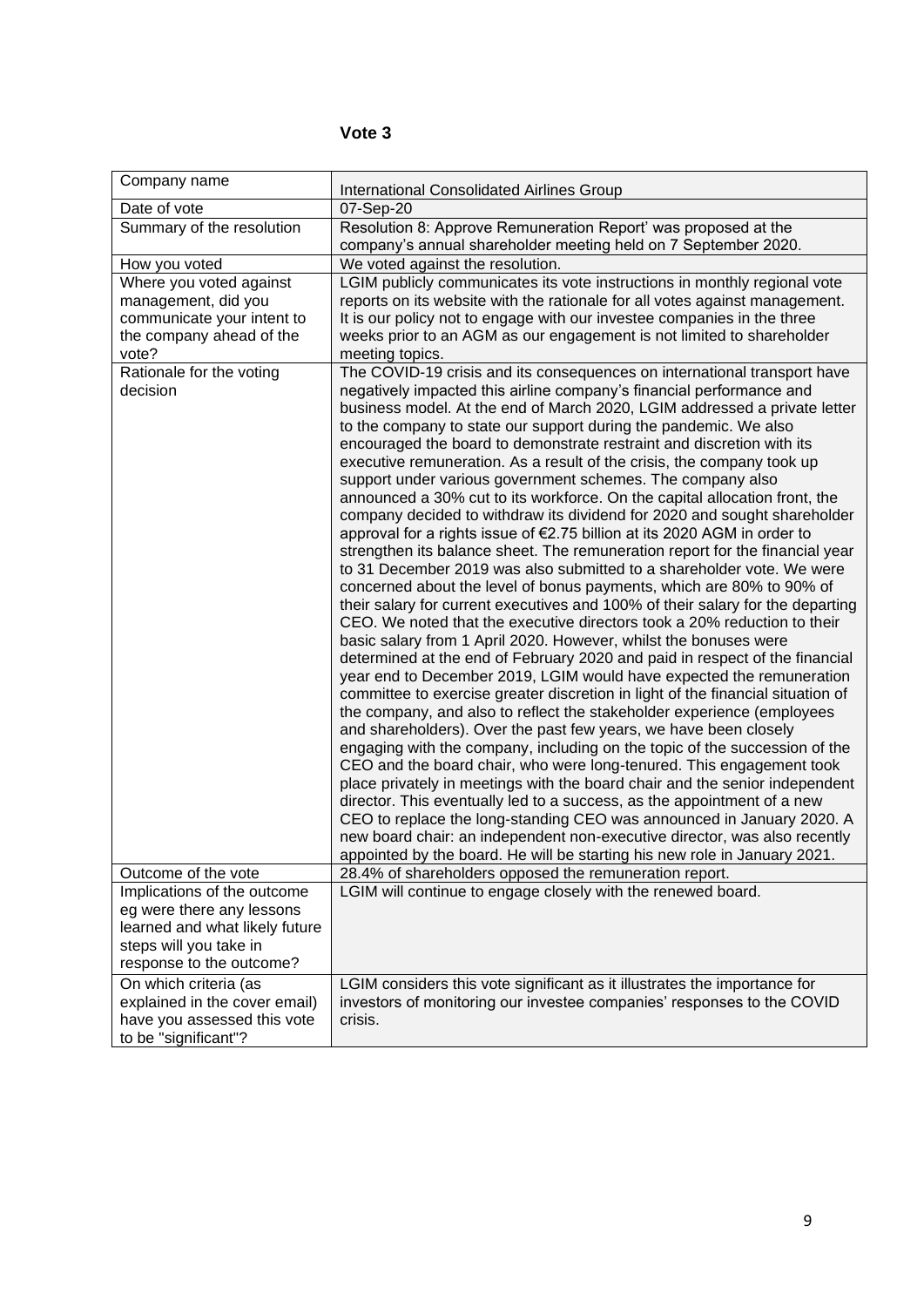| Company name                                                                                                                                     | Lagardère                                                                                                                                                                                                                                                                                                                                                                                                                                                                                                                                                                                                                                                                                                                                                                                                                                                                                                                                                                                                                                                                                                                                                                                                                          |
|--------------------------------------------------------------------------------------------------------------------------------------------------|------------------------------------------------------------------------------------------------------------------------------------------------------------------------------------------------------------------------------------------------------------------------------------------------------------------------------------------------------------------------------------------------------------------------------------------------------------------------------------------------------------------------------------------------------------------------------------------------------------------------------------------------------------------------------------------------------------------------------------------------------------------------------------------------------------------------------------------------------------------------------------------------------------------------------------------------------------------------------------------------------------------------------------------------------------------------------------------------------------------------------------------------------------------------------------------------------------------------------------|
| Date of vote                                                                                                                                     | 05-May-20                                                                                                                                                                                                                                                                                                                                                                                                                                                                                                                                                                                                                                                                                                                                                                                                                                                                                                                                                                                                                                                                                                                                                                                                                          |
| Summary of the resolution                                                                                                                        | Shareholder resolutions A to P. Activist Amber Capital, which owned 16%<br>of the share capital at the time of engagement, proposed 8 new directors to<br>the Supervisory Board (SB) of Lagardère, as well as to remove all the<br>incumbent directors (apart from two 2019 appointments).                                                                                                                                                                                                                                                                                                                                                                                                                                                                                                                                                                                                                                                                                                                                                                                                                                                                                                                                         |
| How you voted                                                                                                                                    | LGIM voted in favour of five of the Amber-proposed candidates (resolutions<br>H, J, K, L, M) and voted off five of the incumbent Lagardère SB directors<br>(resolutions B,C,E,F,G).                                                                                                                                                                                                                                                                                                                                                                                                                                                                                                                                                                                                                                                                                                                                                                                                                                                                                                                                                                                                                                                |
| Where you voted against<br>management, did you<br>communicate your intent to<br>the company ahead of the<br>vote?                                | LGIM publicly communicates its vote instructions in monthly regional vote<br>reports on its website with the rationale for all votes against management.<br>It is our policy not to engage with our investee companies in the three<br>weeks prior to an AGM as our engagement is not limited to shareholder<br>meeting topics.                                                                                                                                                                                                                                                                                                                                                                                                                                                                                                                                                                                                                                                                                                                                                                                                                                                                                                    |
| Rationale for the voting<br>decision                                                                                                             | Proposals by Amber were due to the opinion that the company strategy<br>was not creating value for shareholders, that the board members were not<br>sufficiently challenging management on strategic decisions, and for various<br>governance failures. The company continues to have a commandite<br>structure; a limited partnership, which means that the managing partner<br>has a tight grip on the company, despite only having 7 % share capital and<br>11% voting rights. LGIM engages with companies on their strategies, any<br>lack of challenge to these, and with governance concerns. The company<br>strategy had not been value-enhancing and the governance structure of the<br>company was not allowing the SB to challenge management on this.<br>Where there is a proxy contest, LGIM engages with both the activist and<br>the company to understand both perspectives. LGIM engaged with both<br>Amber Capital, where we were able to speak to the proposed new SB<br>Chair, and also Lagardère, where we spoke to the incumbent SB Chair.<br>This allowed us to gain direct perspectives from the individual charged with<br>ensuring their board includes the right individuals to challenge<br>management. |
| Outcome of the vote                                                                                                                              | Even though shareholders did not give majority support to Amber's<br>candidates, its proposed resolutions received approx. between 30-40%<br>support, a clear indication that many shareholders have concerns with the<br>board. (Source: ISS data)                                                                                                                                                                                                                                                                                                                                                                                                                                                                                                                                                                                                                                                                                                                                                                                                                                                                                                                                                                                |
| Implications of the outcome<br>eg were there any lessons<br>learned and what likely future<br>steps will you take in<br>response to the outcome? | LGIM will continue to engage with the company to understand its future<br>strategy and how it will add value to shareholders over the long term, as<br>well as to keep the structure of SB under review.                                                                                                                                                                                                                                                                                                                                                                                                                                                                                                                                                                                                                                                                                                                                                                                                                                                                                                                                                                                                                           |
| On which criteria (as<br>explained in the cover email)<br>have you assessed this vote<br>to be "significant"?                                    | LGIM noted significant media and public interest on this vote given the<br>proposed revocation of the company's board.                                                                                                                                                                                                                                                                                                                                                                                                                                                                                                                                                                                                                                                                                                                                                                                                                                                                                                                                                                                                                                                                                                             |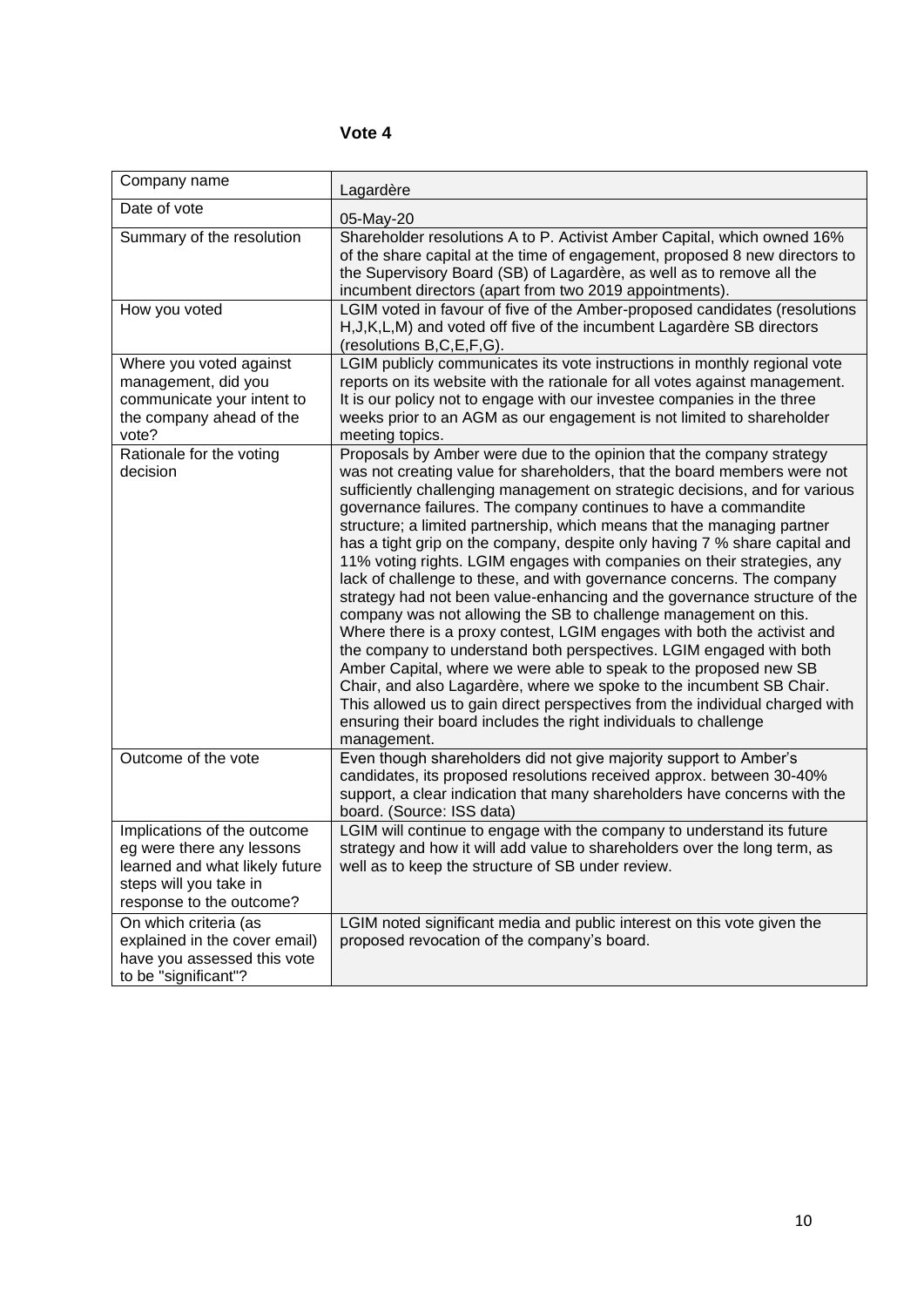| Company name                                                                                                                                     | Imperial Brands plc                                                                                                                                                                                                                                                                                                                                                                                                                                                                                                                                                                                                                                                                                                                                                                                                                                                                                                                                                                                                                                                                 |
|--------------------------------------------------------------------------------------------------------------------------------------------------|-------------------------------------------------------------------------------------------------------------------------------------------------------------------------------------------------------------------------------------------------------------------------------------------------------------------------------------------------------------------------------------------------------------------------------------------------------------------------------------------------------------------------------------------------------------------------------------------------------------------------------------------------------------------------------------------------------------------------------------------------------------------------------------------------------------------------------------------------------------------------------------------------------------------------------------------------------------------------------------------------------------------------------------------------------------------------------------|
| Date of vote                                                                                                                                     | 03-Feb-21                                                                                                                                                                                                                                                                                                                                                                                                                                                                                                                                                                                                                                                                                                                                                                                                                                                                                                                                                                                                                                                                           |
| Summary of the resolution                                                                                                                        | Resolutions 2 and 3, respectively, Approve Remuneration Report and<br>Approve Remuneration Policy.                                                                                                                                                                                                                                                                                                                                                                                                                                                                                                                                                                                                                                                                                                                                                                                                                                                                                                                                                                                  |
| How you voted                                                                                                                                    | LGIM voted against both resolutions.                                                                                                                                                                                                                                                                                                                                                                                                                                                                                                                                                                                                                                                                                                                                                                                                                                                                                                                                                                                                                                                |
| Where you voted against<br>management, did you<br>communicate your intent to<br>the company ahead of the<br>vote?                                | LGIM publicly communicates its vote instructions on its website with the<br>rationale for all votes against management. It is our policy not to engage<br>with our investee companies in the three weeks prior to an AGM as our<br>engagement is not limited to shareholder meeting topics.                                                                                                                                                                                                                                                                                                                                                                                                                                                                                                                                                                                                                                                                                                                                                                                         |
| Rationale for the voting<br>decision                                                                                                             | The company appointed a new CEO during 2020, who was granted a<br>significantly higher base salary than his predecessor. A higher base salary<br>has a consequential ripple effect on short- and long-term incentives, as well<br>as pension contributions. Further, the company did not apply best practice<br>in relation to post-exit shareholding guidelines as outlined by both LGIM<br>and the Investment Association. An incoming CEO with no previous<br>experience in the specific sector, or CEO experience at a FTSE100<br>company, should have to prove her or himself beforehand to be set a base<br>salary at the level, or higher, of an outgoing CEO with multiple years of<br>such experience. Further, we would expect companies to adopt general<br>best practice standards. Prior to the AGM, we engaged with the company<br>outlining what our concerns over the remuneration structure were. We also<br>indicated that we publish specific remuneration guidelines for UK-listed<br>companies and keep remuneration consultants up to date with our thinking. |
| Outcome of the vote                                                                                                                              | Resolution 2 (Approve Remuneration Report) received 40.26% votes<br>against, and 59.73% votes of support. Resolution 3 (Approve<br>Remuneration Policy) received 4.71% of votes against, and 95.28%<br>support.                                                                                                                                                                                                                                                                                                                                                                                                                                                                                                                                                                                                                                                                                                                                                                                                                                                                     |
| Implications of the outcome<br>eg were there any lessons<br>learned and what likely future<br>steps will you take in<br>response to the outcome? | LGIM continues to engage with companies on remuneration both directly<br>and via IVIS, the corporate governance research arm of The Investment<br>Association. LGIM annually publishes remuneration guidelines for UK listed<br>companies.                                                                                                                                                                                                                                                                                                                                                                                                                                                                                                                                                                                                                                                                                                                                                                                                                                          |
| On which criteria (as<br>explained in the cover email)<br>have you assessed this vote<br>to be "significant"?                                    | We are concerned over the ratcheting up of executive pay; and we believe<br>executive directors must take a long-term view of the company in their<br>decision-making process, hence the request for executives' post-exit<br>shareholding guidelines to be set.                                                                                                                                                                                                                                                                                                                                                                                                                                                                                                                                                                                                                                                                                                                                                                                                                    |